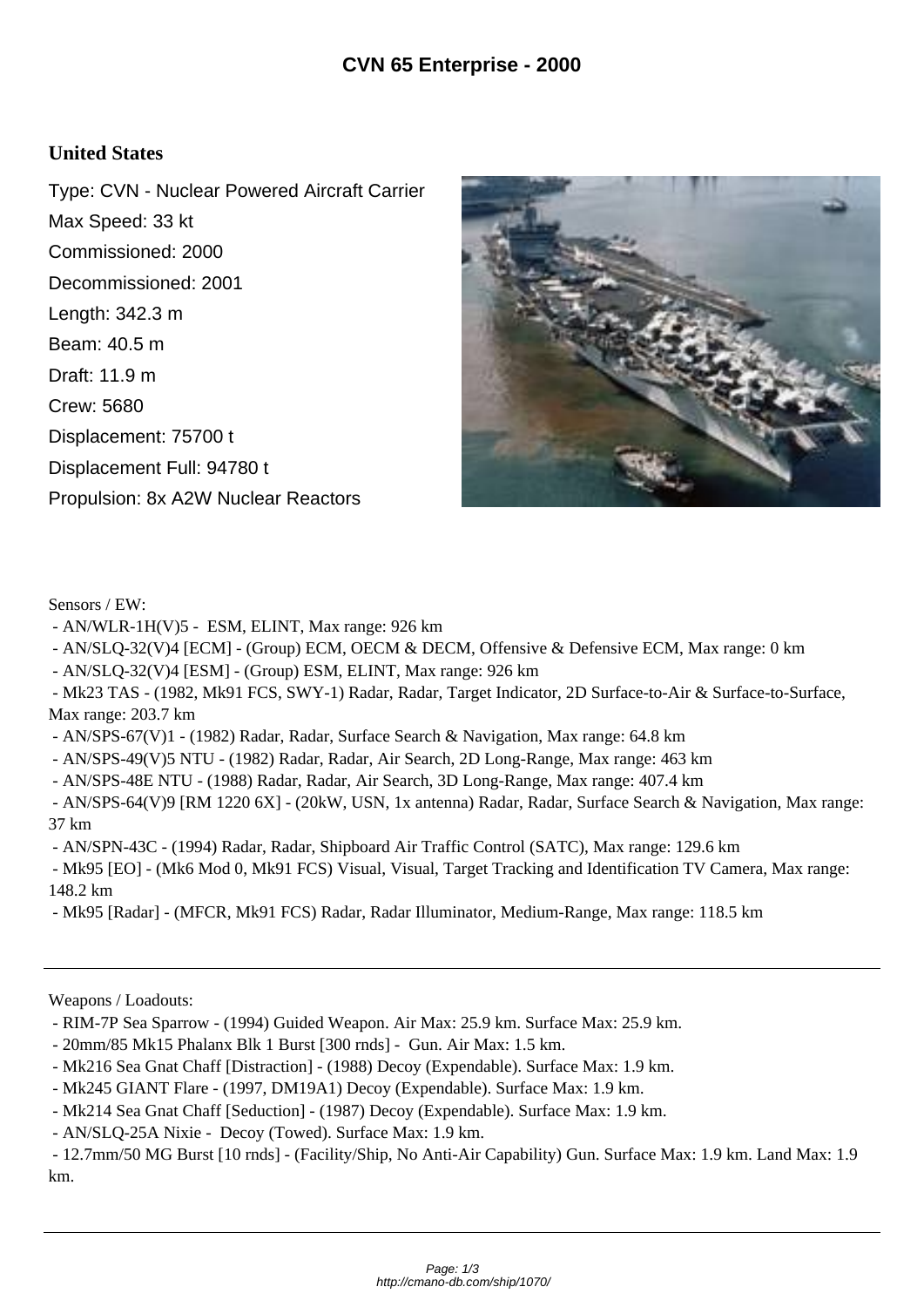OVERVIEW: USS Enterprise (CVN-65) i[s a retired United States Navy aircra](http://cmano-db.com/ship/1070/)ft carrier. She was the world's first nuclear-powered aircraft carrier and the eighth United States naval vessel to bear the name. Like her predecessor of World War II fame, she is nicknamed "Big E". At 1,123 ft (342 m), she was the longest naval vessel in the world, a record which still stands. Her 93,284-long-ton (94,781 t) displacement ranked her as the 11th-heaviest supercarrier, after the 10 carriers of the Nimitz class. Enterprise had a crew of some 4,600 service members.

The only ship of her class, Enterprise was the third oldest commissioned vessel in the United States Navy after the wooden-hulled USS Constitution and USS Pueblo. She was originally scheduled for decommissioning in 2014 or 2015, depending on the life of her reactors and completion of her replacement, USS Gerald R. Ford, but the National Defense Authorization Act for Fiscal Year 2010 slated the ship's retirement for 2013, when she would have served for 51 consecutive years, longer than any other U.S. aircraft carrier.

DETAILS: Enterprise was meant to be the first of a class of six, but construction costs ballooned and the remaining vessels were never laid down. Because of the huge cost of her construction, Enterprise was launched and commissioned without the planned RIM-2 Terrier missile launchers. These were never installed and the ship's self-defense suite instead consisted of three shorter-range RIM-7 Sea Sparrow, Basic Point Defense Missile System (BPDMS) launchers.[21] Later upgrades added two NATO Sea Sparrow (NSSM) and three Mk 15 Phalanx CIWS gun mounts. One CIWS mount was later removed and two 21-cell RIM-116 Rolling Airframe Missile launchers were added.

Enterprise is also the only aircraft carrier to house more than two nuclear reactors, having an eight-reactor propulsion design, with each A2W reactor taking the place of one of the conventional boilers in earlier constructions. She is the only carrier with four rudders, two more than other classes, and features a more cruiser-like hull.

Enterprise also had a phased array radar system known as SCANFAR. SCANFAR was intended to be better at tracking multiple airborne targets than conventional rotating antenna radars. SCANFAR consisted of two radars, the AN/SPS-32 and the AN/SPS-33. The AN/SPS-32 was a long-range air search and target acquisition radar developed by Hughes for the US Navy. The AN/SPS-32 operated together with the AN/SPS-33, which was the square array used for 3D tracking, into one system. It was installed on only two vessels, Enterprise and the cruiser USS Long Beach, placing a massive power drain on the ship's electric system. The technology of the AN/SPS-32 was based on vacuum tubes and the system required constant repairs. The SPS-32 was a phased array radar which had a range of 400 nautical miles against large targets, and 200 nautical miles against small, fighter-size targets. These early phased arrays, replaced around 1980, were responsible for the distinctive square-looking island. The AN/SPS-32 and AN/SPS-33 radars, while ahead of their time, suffered from issues relating to electrical beam steering mechanism and were not pursued in further ship classes. While they are considered to be an early form of "phased array" radar, they were ahead of their time and it would take the later technology of the Aegis phased array AN/SPY-1 with its electronically controlled beam steering to make phased array radars both reliable and practical for the USN.

TYPE: Nuclear Powered Aircraft Carrier (CVN).

SPECIFICATION: Displacement: 93,284 long tons (94,781 t) Full Load || Length: 1,123 ft (342 m) || Beam: 132.8 ft (40.5 m) (waterline)

257.2 ft (78.4 m) (extreme) || Draft: 39 ft (12 m) || Propulsion: (8) Westinghouse A2W nuclear reactors, (4) sets Westinghouse geared steam turbines, (4) shafts || Power: 280,000 shp (210 MW) || Complement: 5,828 (maximum) || Ship's company: 3,000 (2,700 Sailors, 150 Chiefs, 150 Officers) || Air wing: 1,800 (250 pilots, and 1,550 support personnel).

PERFORMANCE: Speed: 33.6 kn (38.7 mph; 62.2 km/h) || Range: Unlimited distance; 20-25 vears.

SENSORS: AN/SPS-48 3D air search radar || AN/SPS-49 2D air search radar || Electronic warfare &